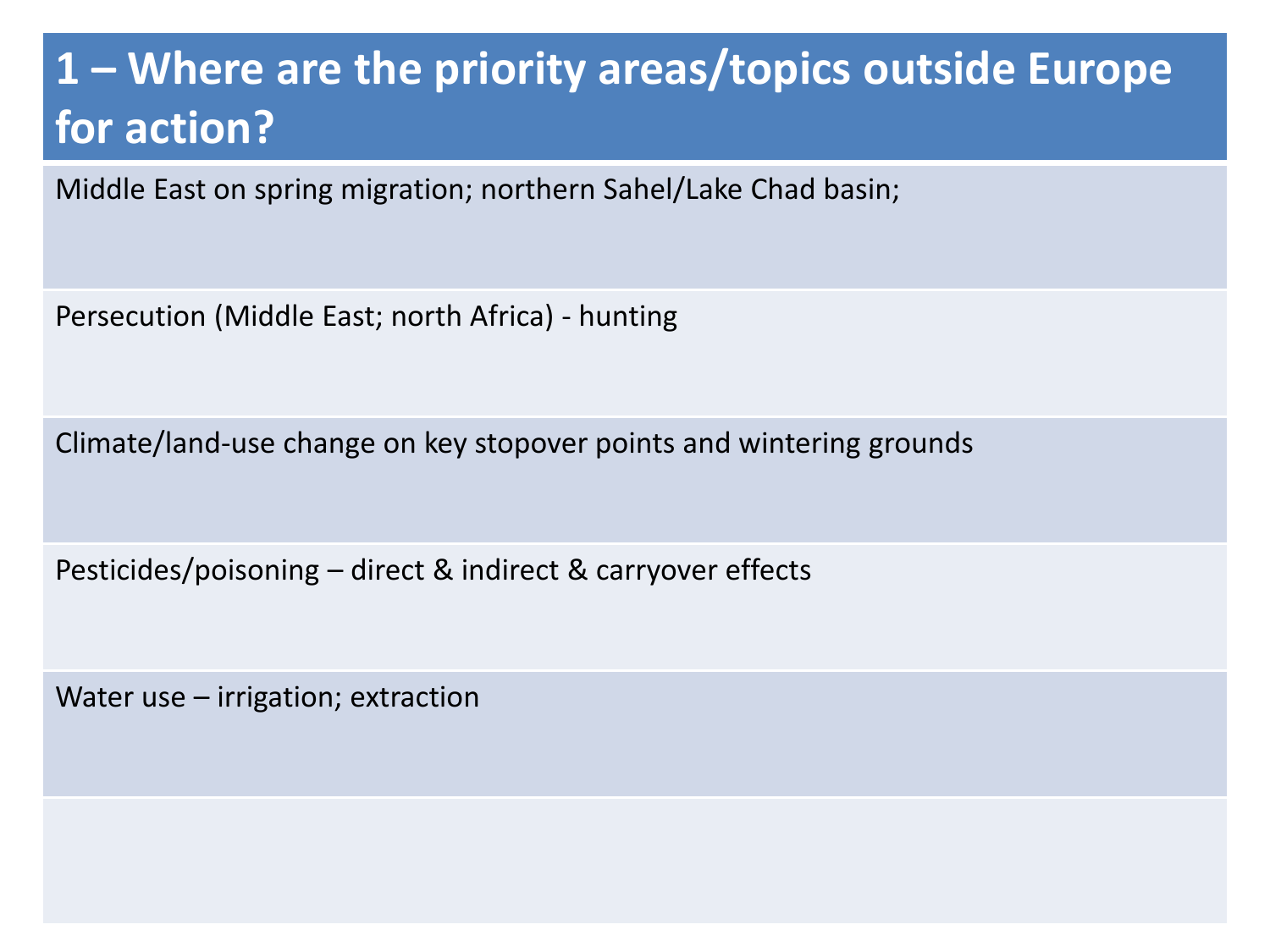#### **2 – Main knowledge gaps?**

Further migration route info to identify stopover sites and wintering areas, particularly for Eastern flyway – spring migration data sparce.

Understanding pressures on land and drivers of land-use change; Land grabbing

Hunting pressure along flyway/captive bird trade?

Population status, ecology, migration of semenowi subsp.

Habitat selection on wintering grounds

Breeding in northern Africa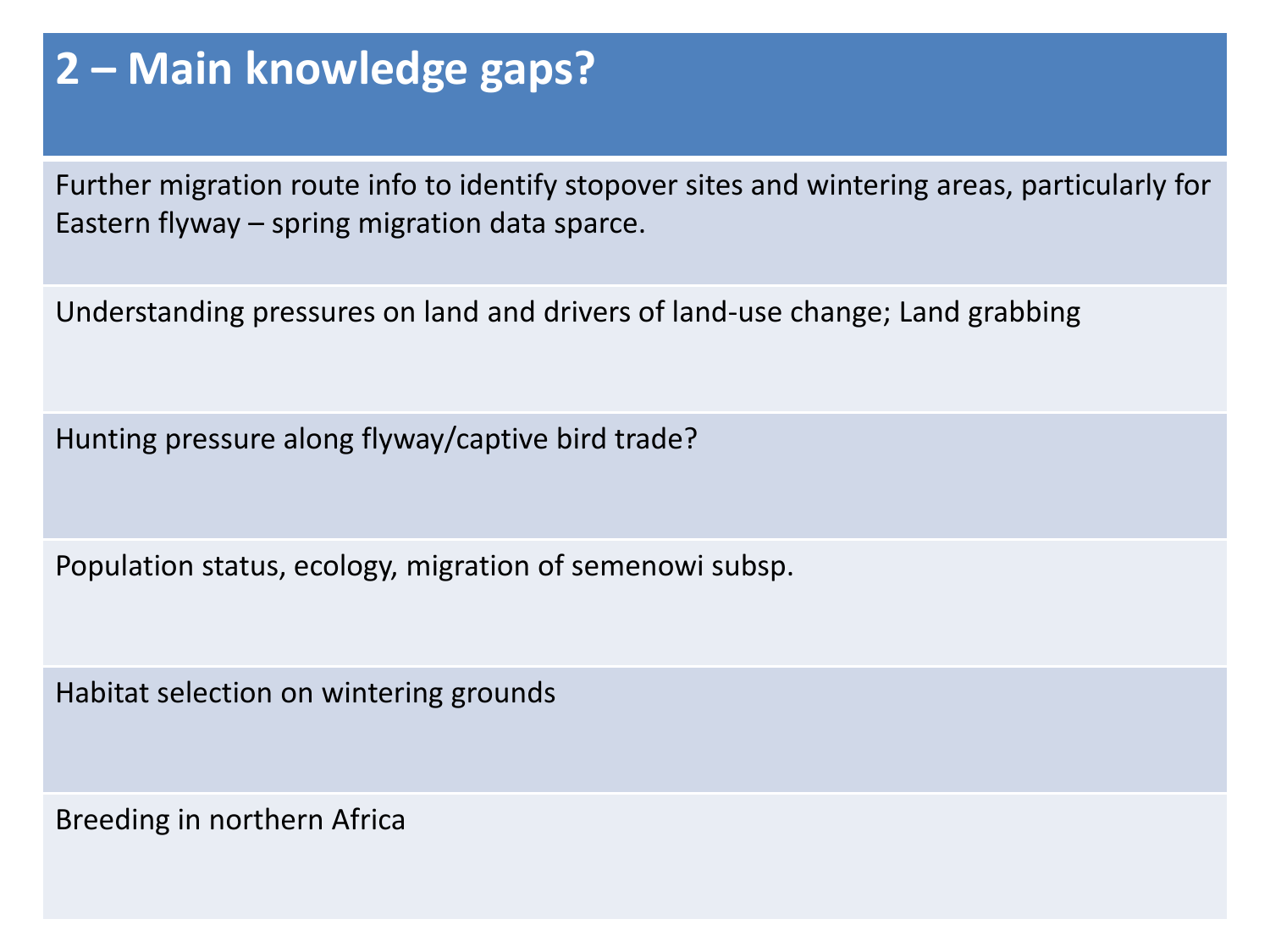#### **3 – How can we fill the gaps?**

Visit bushmeat markets – evidence of Rollers? Questionnaires? Data/expertise from outside ornithological community

Develop lighter/cheaper tags to reduce impact and facilitate wider deployment

Promote research/data collection by local NGOs; academic institutes along flyway; facilitate research permit access

Capacity building - promote scholarships etc to bring students to European research institutes

Promote (social media) reporting tools to build citizen science datasets on distribution, movements and abundance (Birdtrack, ebird, ornitho etc)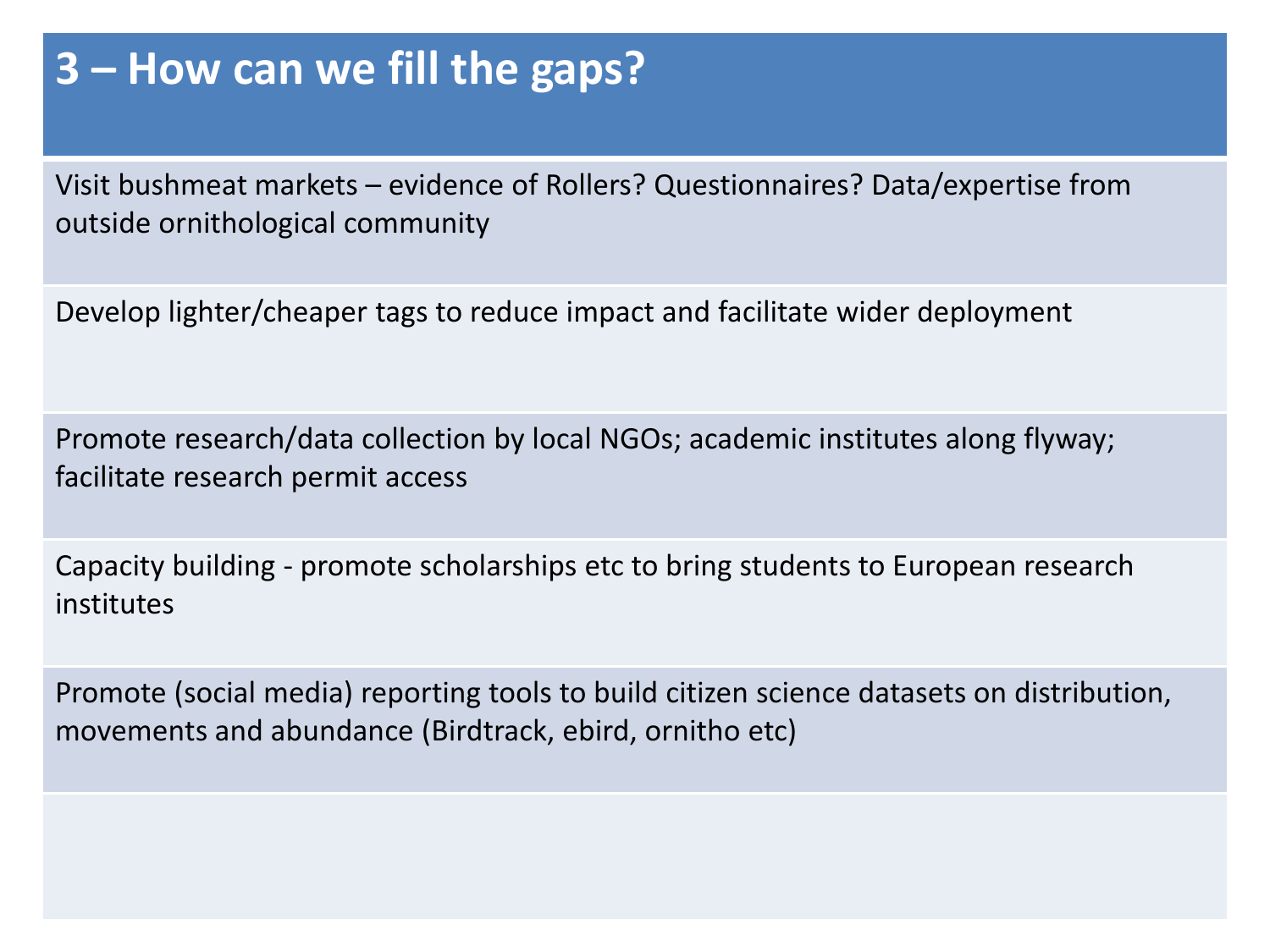## **4 – What role do you / your organisation play outside Europe for Roller or other migratory species?**

A Rocha – monitoring work in Kenya with capacity to extend work to Roller. Work in Nigeria & Ghana too.

Could provide training, education material on best practice & capacity building for e.g. long-term monitoring

Issue around intellectual property which prevents collaboration. Build on existing programmes (Spanish involved in antelope reintroduction programme in Senegal) and extend to Rollers to identify partners, use infrastructure, capacity build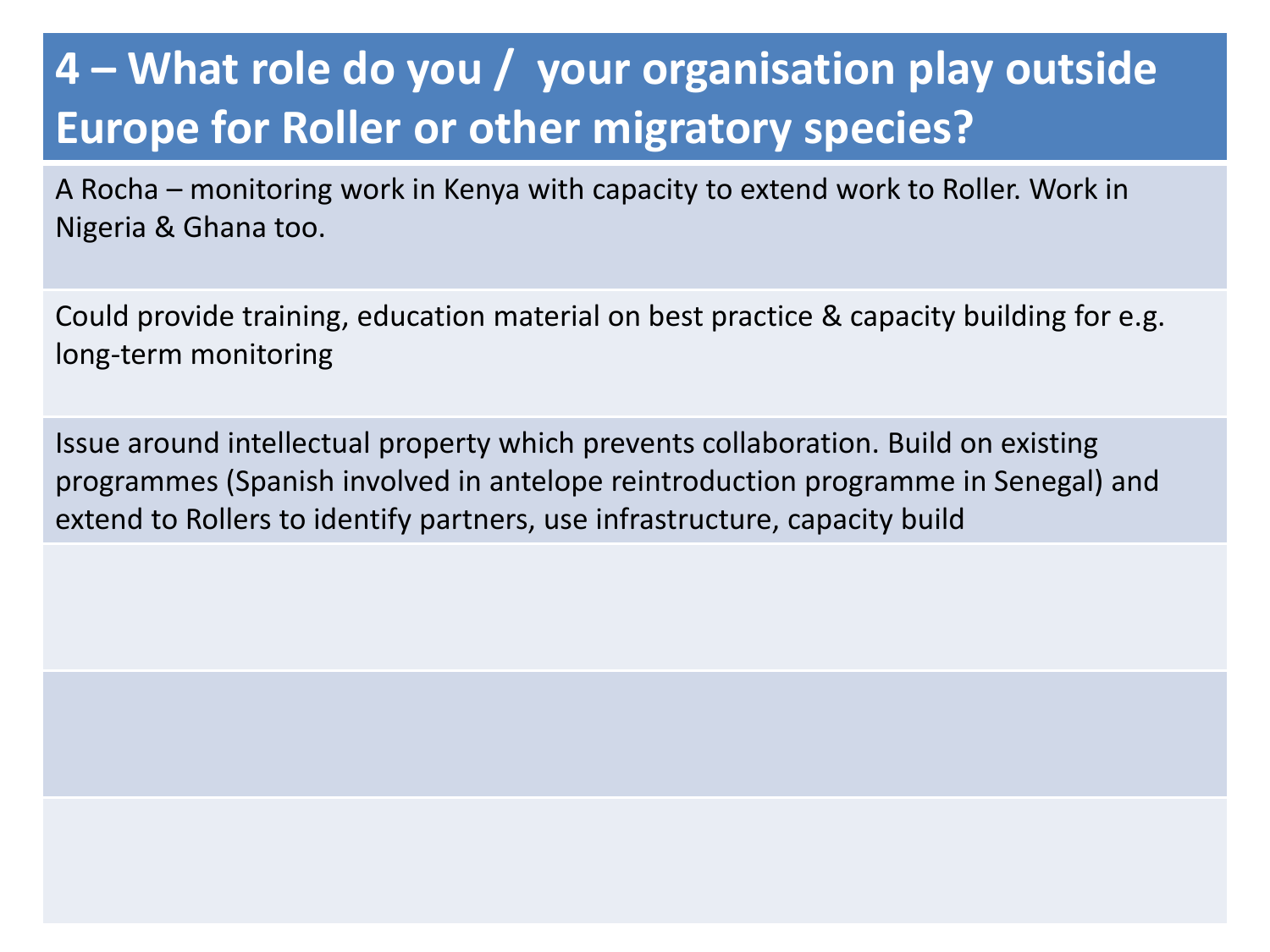## **5 – The 3 most important actions to expand the ISAP to a Flyway-ISAP?**

Research - distribution & habitat use across flyway

Pesticide use across flyway. Research into direct, indirect & carryover effects

Establish Roller flyway working group & with key stakeholders along flyway. Identify international coordinator to oversee and facilitate process.

Do we have this in Europe already (though not formally agreed)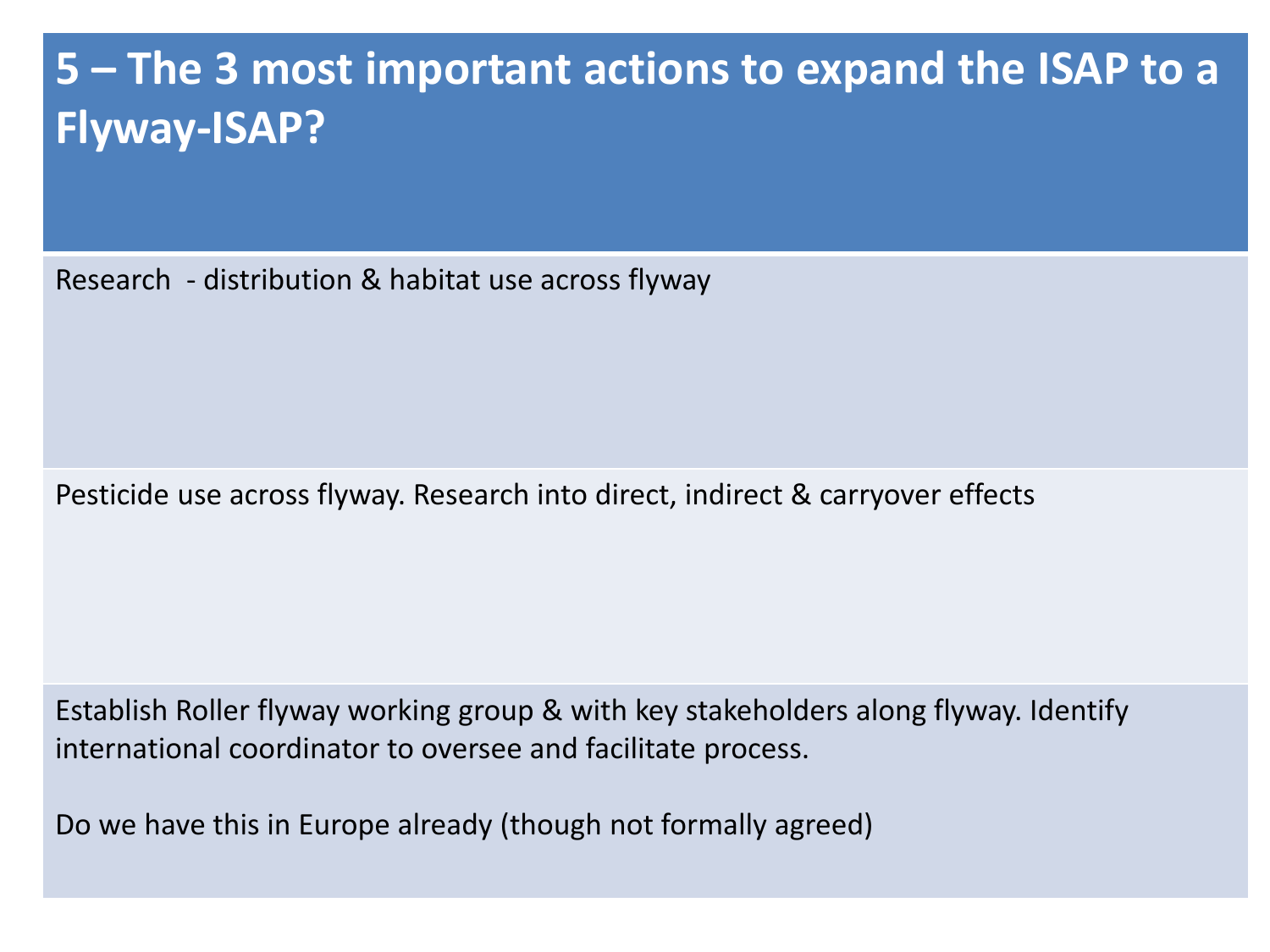## **6 – What could you/organisation contribute to Flyway ISAP?**

Identify reliable partners (NGOs, academic institutes, individuals) to develop future projects with

A Rocha could promote/establish Roller counting day in Kenya

Ongoing tagging programmes on European breeding grounds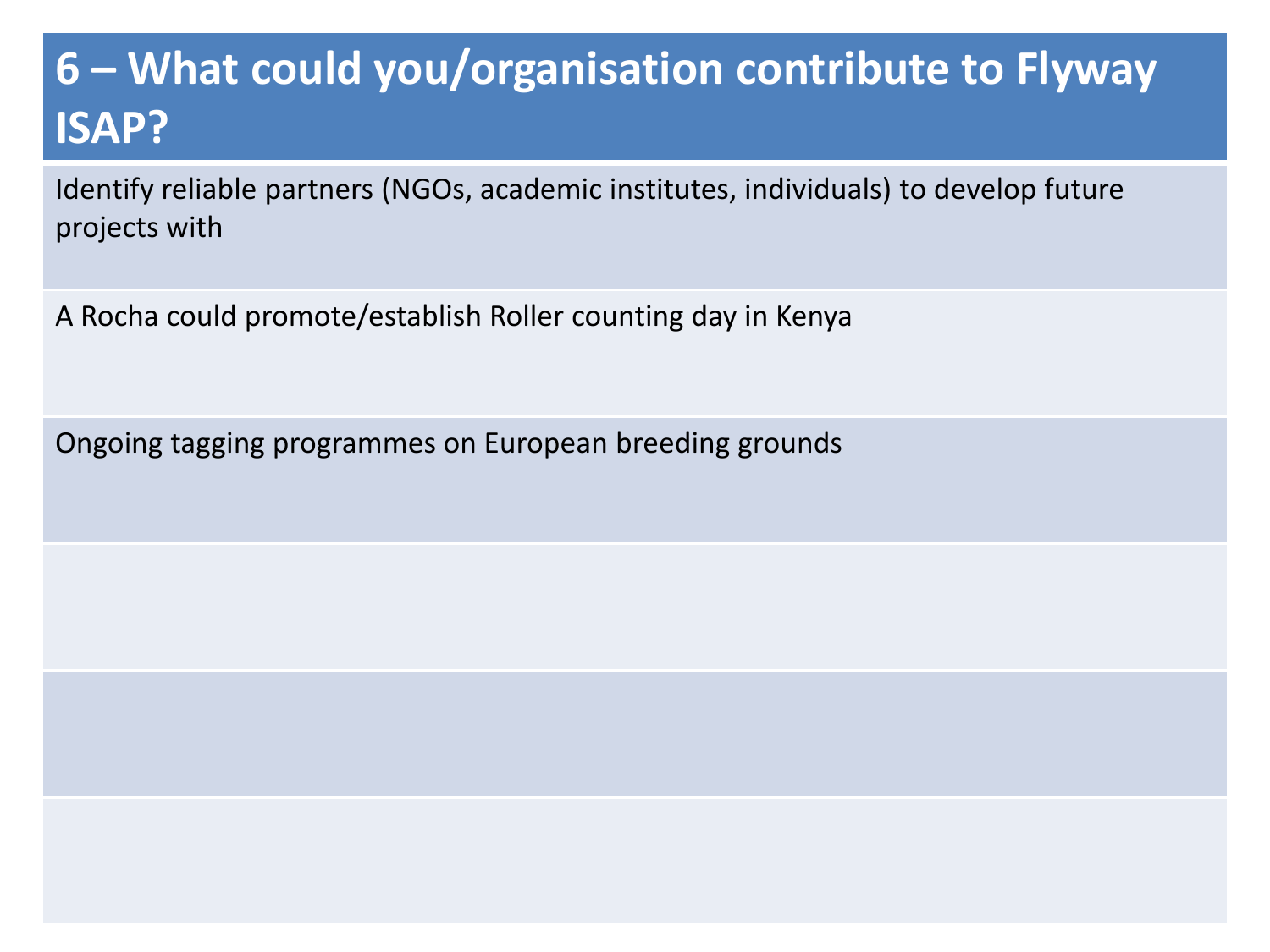# **7 – How can we better share information? a) better sharing; b) barriers to information sharing; c) how to overcome?**

Coordinated, inclusive online presence – expand Birdlife SAP-tracking tool to include Rollers

Best practice guidelines – nest boxes, monitoring, habitat selection

Barriers: Capacity (time & funding constraints); language; unpublished/inaccessible information;

Build bibliography? Social media groups/website; research conference/workshop

Use established networks/community groups to disseminate information & raise public awareness